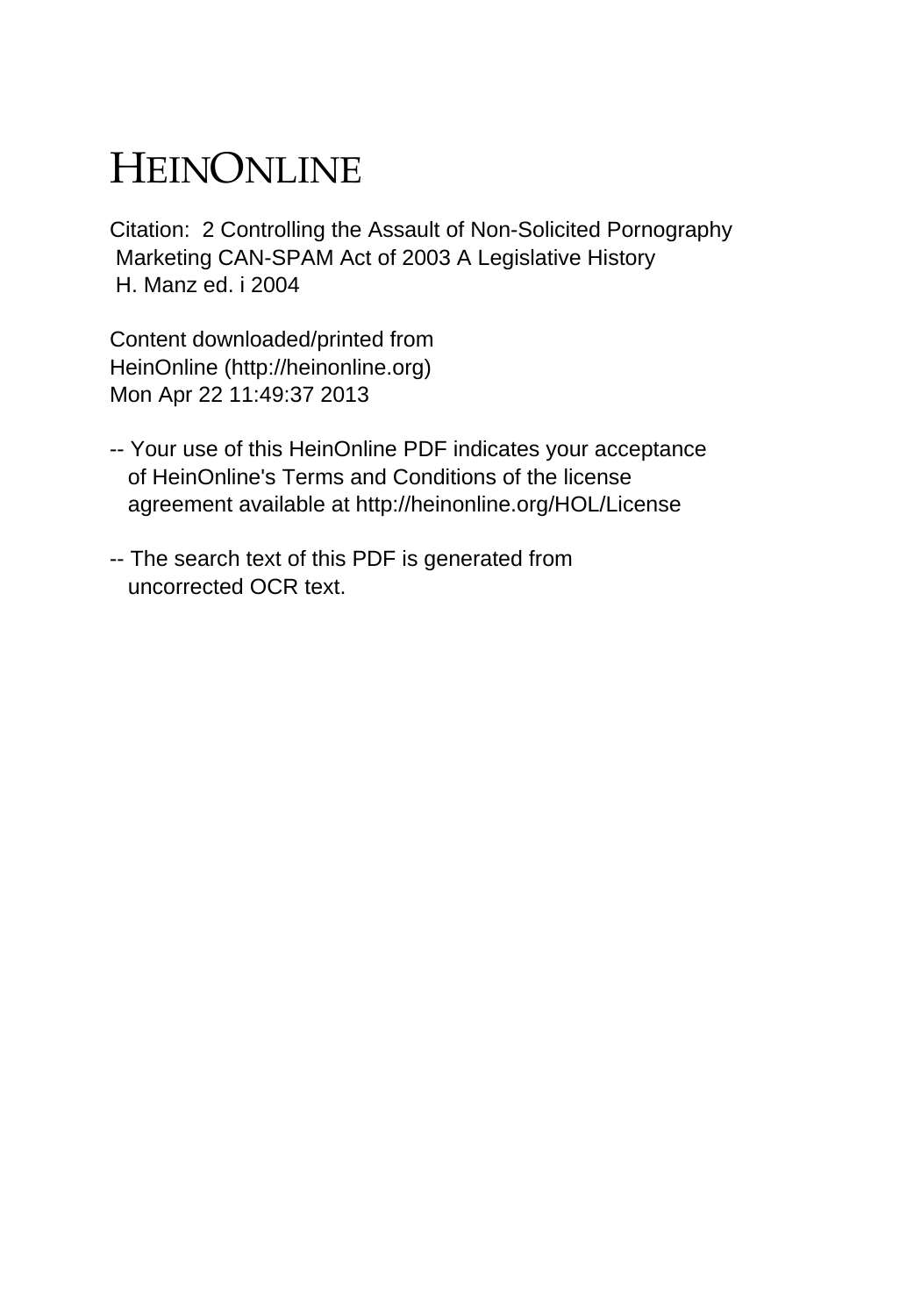## **CONTROLLING THE ASSAULT OF NON-SOLICITED PORNOGRAPHY AND MARKETING (CAN-SPAM) ACT OF 2003:**

## **A Legislative History**

Volume 2 Document Numbers 41-61

*Edited by*

William H. Manz

*Assistant Law Librarian and Director of Student Publications St. John's University School of Law*

> William **S. Hein &** Co., Inc. Buffalo, New York 2004